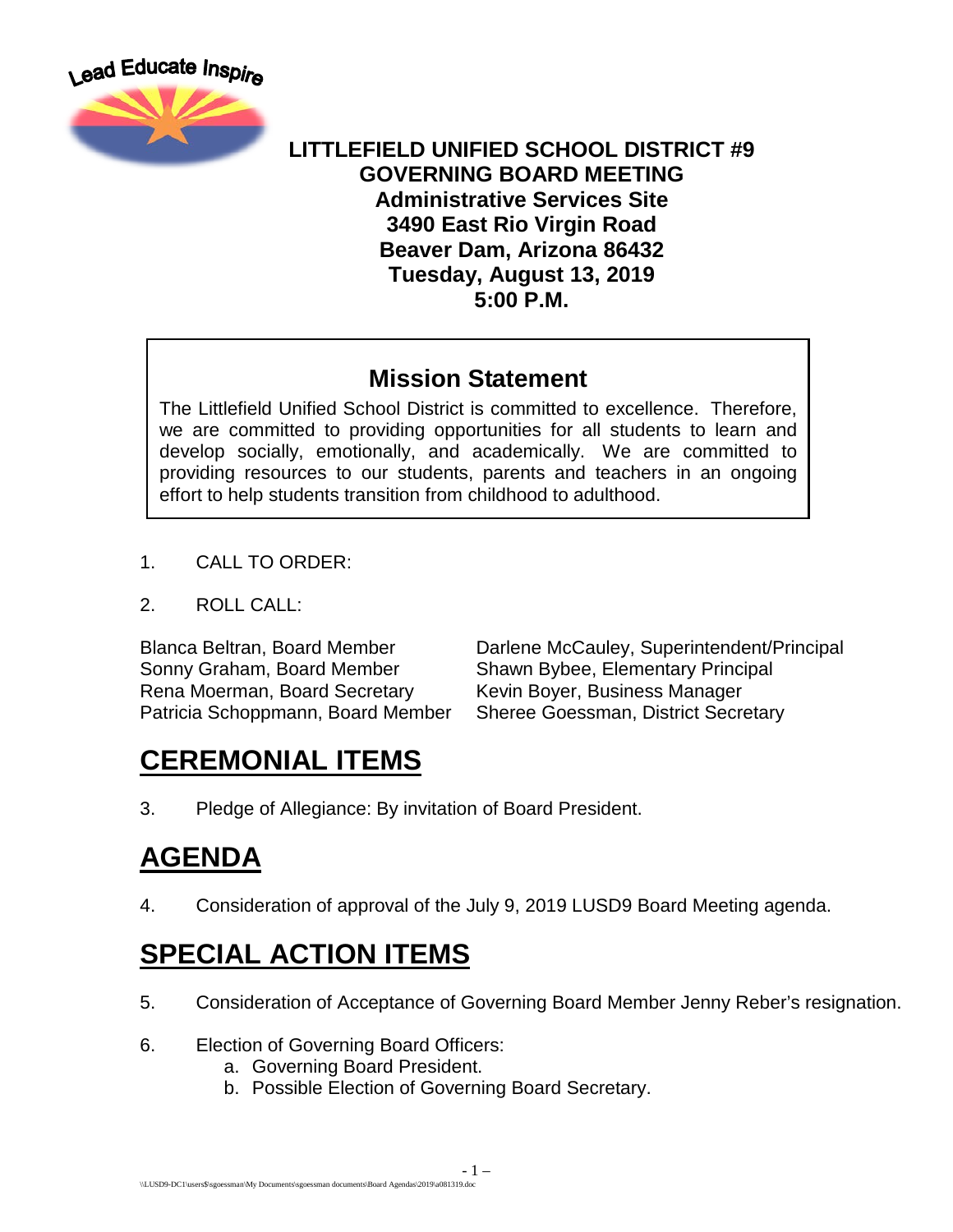

7. Discussion and possible action regarding how the Governing Board would like to proceed with the Governing Board Vacancy.

# **PUBLIC COMMENT**

At this time, the public may speak to the Governing Board on topics of concern with the public body's jurisdiction, even if the topic is not specifically included on the agenda. The public must state their full name for the record and will be allowed up to three minutes to address the Governing Board. No action will be taken as a result of public comments. The Board expects that citizens who address the board will present concerns regarding the activities in question rather than make personal attacks upon Board Members, District Personnel or other persons in attendance or absent. In addition, questions or comments on matters that are currently under legal review will not be accepted.

8. Public Comment.

## **INFORMATION AND DISCUSSION:**

- 9. Mr. Boyer, Business Manager.
	- a. Student Activity Account Balance.
	- b. Update on District Office repairs.
	- c. Other
- 10. Mr. Bybee, Elementary Principal.
	- a. School Update
	- b. Other
- 11. Mrs. McCauley, Superintendent/Principal
	- a. School Update
	- b. Other
- 12. Board Reports. a. Other
- 13. Update on Old Littlefield School.

## **CONSENT AGENDA**

Approval of Routine Orders of Business. Documentation concerning the matters on the Consent Agenda may be reviewed at the Littlefield Unified School District Office, located at 3490 East Rio Virgin Road, Beaver Dam, Arizona. Any Board Member may request an item be pulled off the agenda for further discussion.

- 14. Consideration of approval of the July 9, 2019 Regular Meeting Minutes.
- 15. Consideration of approval of Vouchers:
	- a. LUSD9 Payroll Vouchers: 02/2002 and 03/2003.
	- b. LUSD9 Vouchers: 1029, 1030, 1001, a d 1002.

(Members of the public may view the content of the vouchers 24 hours prior to the board meeting in the district office.)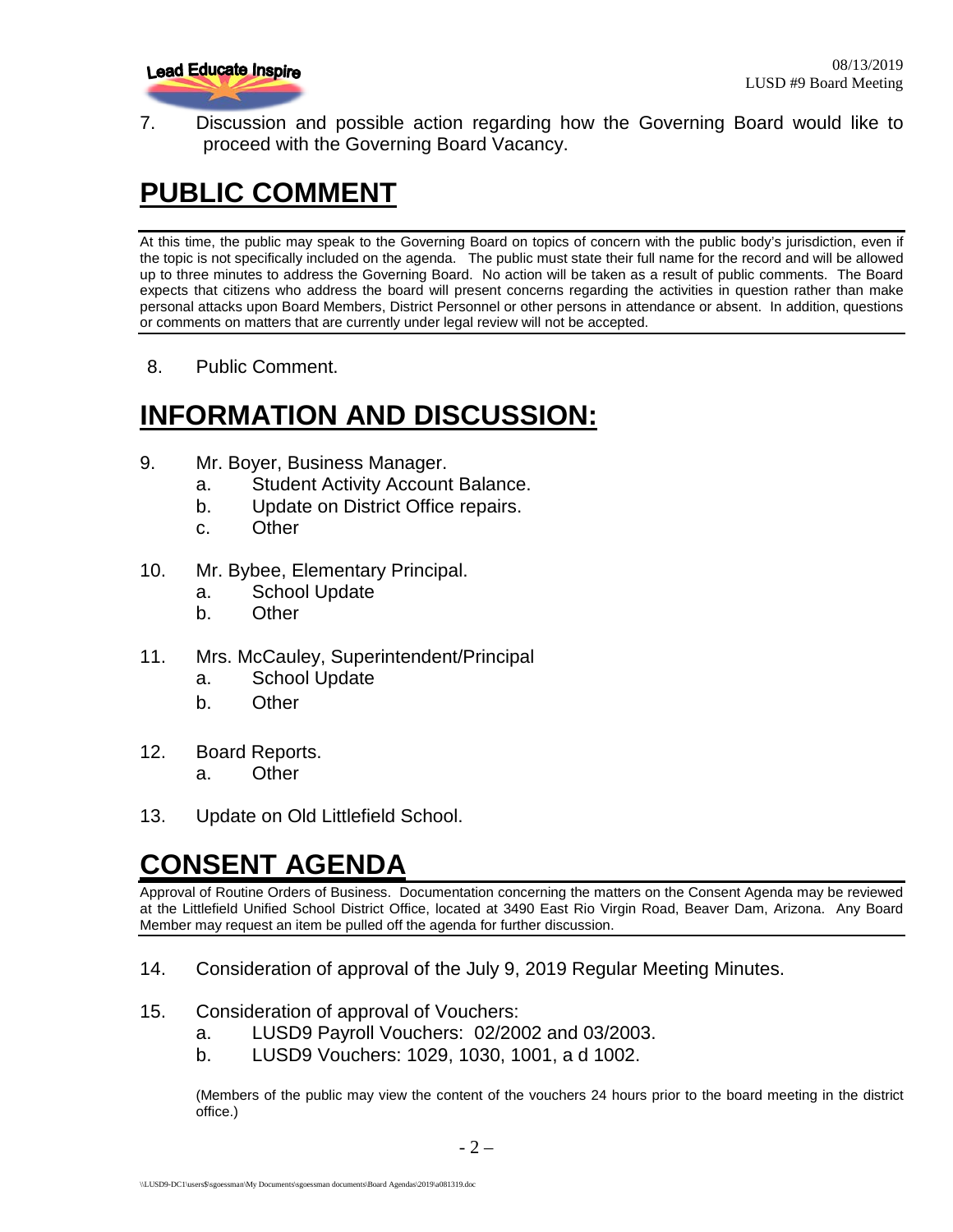

16. Consideration of the following staff resignations/terminations:

| <b>Name</b>    | <b>Position Location</b>  | <b>Last Day</b> |
|----------------|---------------------------|-----------------|
| Hymas, Heather | <b>Elementary Teacher</b> | N/A             |
| Shields, Jo    | School Aide               | 05/4/2019       |

17. Consideration of approval of FY 2019/2020 Certified and Classified Personnel as per the attached list, including the following:

| <b>Name</b>           | <b>Position</b>           | <b>Effective</b><br>Date |
|-----------------------|---------------------------|--------------------------|
| Quinn, Brescia        | <b>Elementary Teacher</b> | 08/08/2019               |
| Reyes-Vasquez, Isabel | <b>School Aide</b>        | 08/08/2019               |
| Sandoval, Sara        | School Aide               | 08/08/2019               |

### **ACTION ITEMS AND/OR DISCUSSION**

- 18. Consideration of approval of the \$608 fee for the Pre-School Program.
- 19. Consideration of approval of adding Shawn Bybee to the authorized signers list on all accounts with American First Credit Union.
- 20. Discussion and possible action regarding drug testing employees.
- 21. Consideration of adoption of new Biology Book by McGraw Hill Education.
- 22. Discussion regarding AZ Merit results & Galileo Data from the 2018/2019 school year.
- 23. Consideration and possible action regarding appointing a Board Member to represent Littlefield Unified School District as the district delegate to the Arizona School Boards Association delegate assembly on September 7, 2019
- 24. Discussion and possible action regarding the Arizona School Boards Association's (ASBA) draft 2020 Political Agenda, and, direct the District's delegate to the ASBA delegate assembly to represent the Board's determined position.
- 25. Consideration of first reading of the following policies:
	- a. Policy BEDH-Public Participation at Board Meetings.
	- b. Policy DJE Bidding/Purchasing Procedures
	- c. Policy GBEA Staff Ethics
	- d. Policy GBEB Staff Conduct
	- e. Policy BGEFA Staff Use of Digital Wireless Communications or Electronic Devices While Operating a Motor Vehicle.
	- f. Policy GBI Staff Participation in Political Activities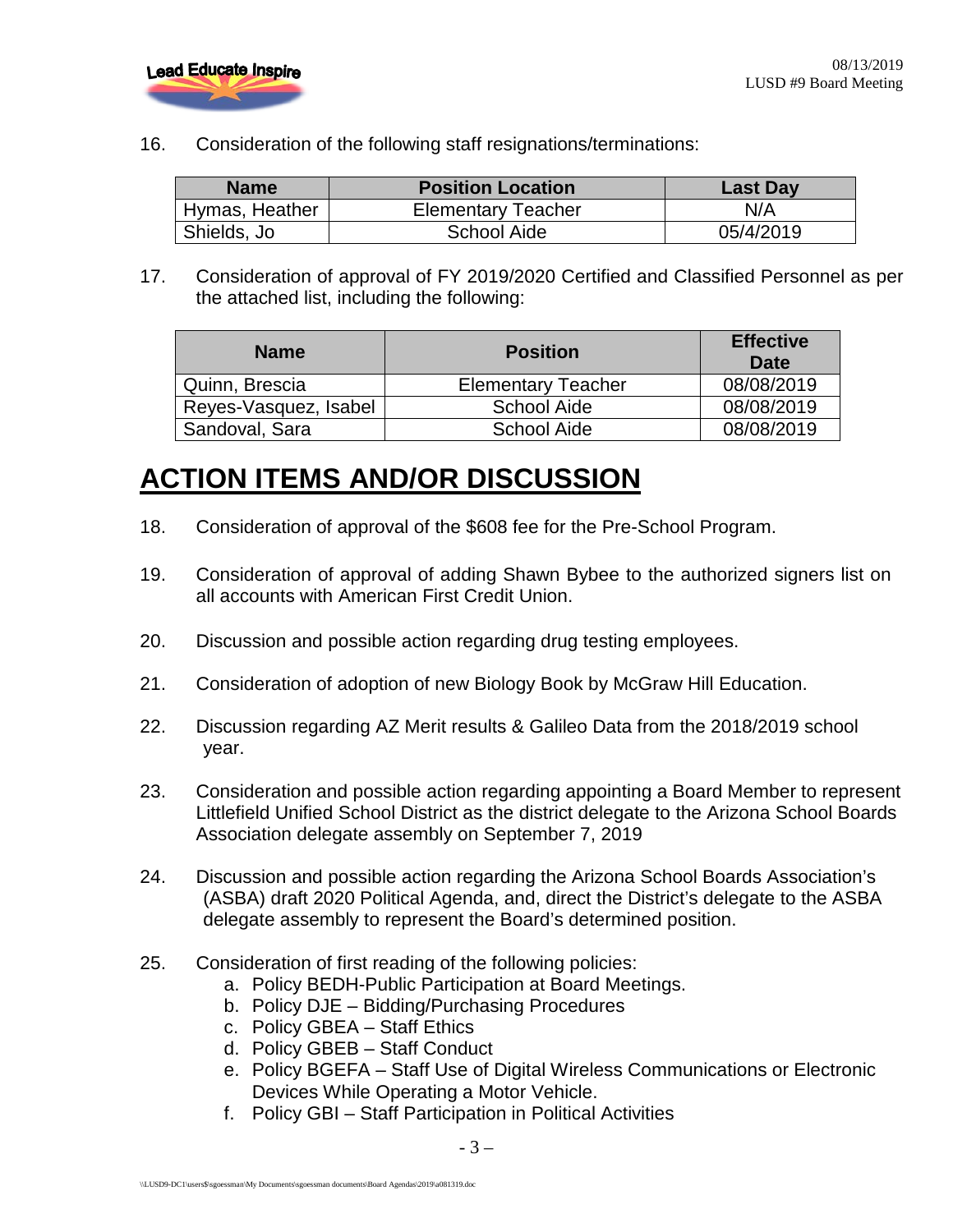

- g. Policy GCF Professional Staff Hiring
- h. Policy GCFC Professional Staff Certification and Credentialing Requirements (Fingerprinting Requirements)
- i. Policy GCO Evaluation of Professional Staff Members
- j. Policy GDF Support Staff Hiring
- k. Policy GDFA Support Staff Qualifications and
- l. Policy IHA Basic Instructional Program
- m. Policy IHAMD Instruction and Training in Suicide Prevention.
- n. Policy IKF Graduation Requirements.
- o. Policy JICA Student Dress
- p. Policy JIH Student Interrogations, searches and arrests.
- q. Policy JLCD Medicines/Administering Medicines to Students.
- r. Policy JLDAC Screening/Testing of Students (Vision Screening for Children)
- s. Policy JLF Reporting Child Abuse/Child Protection
- 26. Consideration of approval of overnight trip for at least 2 students (possibly more) to attend the Rotary Club Teen Leadership Camp on December 6-8, 2019 at Camp Cedar Crest in Running Springs, California.
- 27. Discussion and possible action Disposal of Capital Assets.
- 28. Agenda items for the September.

#### **INFORMATION ITEMS**

- 29. News articles about the schools.
- 30. Updated 2019/2020 Stipend List.
- 31. Upcoming Governing Board Conferences:
	- a. ASBA Annual Law Conference September 4-6, 2019 Scottsdale, AZ
	- b. ASBA 2019 Mohave County Meeting September 24, 2019.
	- c. ASBA-ASA Annual Conference December 17-19, 2019 Scottsdale, AZ.
- 32. Policy Regulations and Exhibits:
	- a. Regulation GBEB-R: Staff Conduct
	- b. Exhibit GCFC-E: Professional Staff Certification and Credentialing Requirements (Fingerprinting Requirements)
	- c. Exhibit GDFA-E: Support Staff Qualifications and Requirements (Fingerprinting Requirements).
	- d. Exhibit IHA-E: Basic instructional Program.
	- e. Regulation JICA-R: Student Dress

### **ADJOURNMENT**